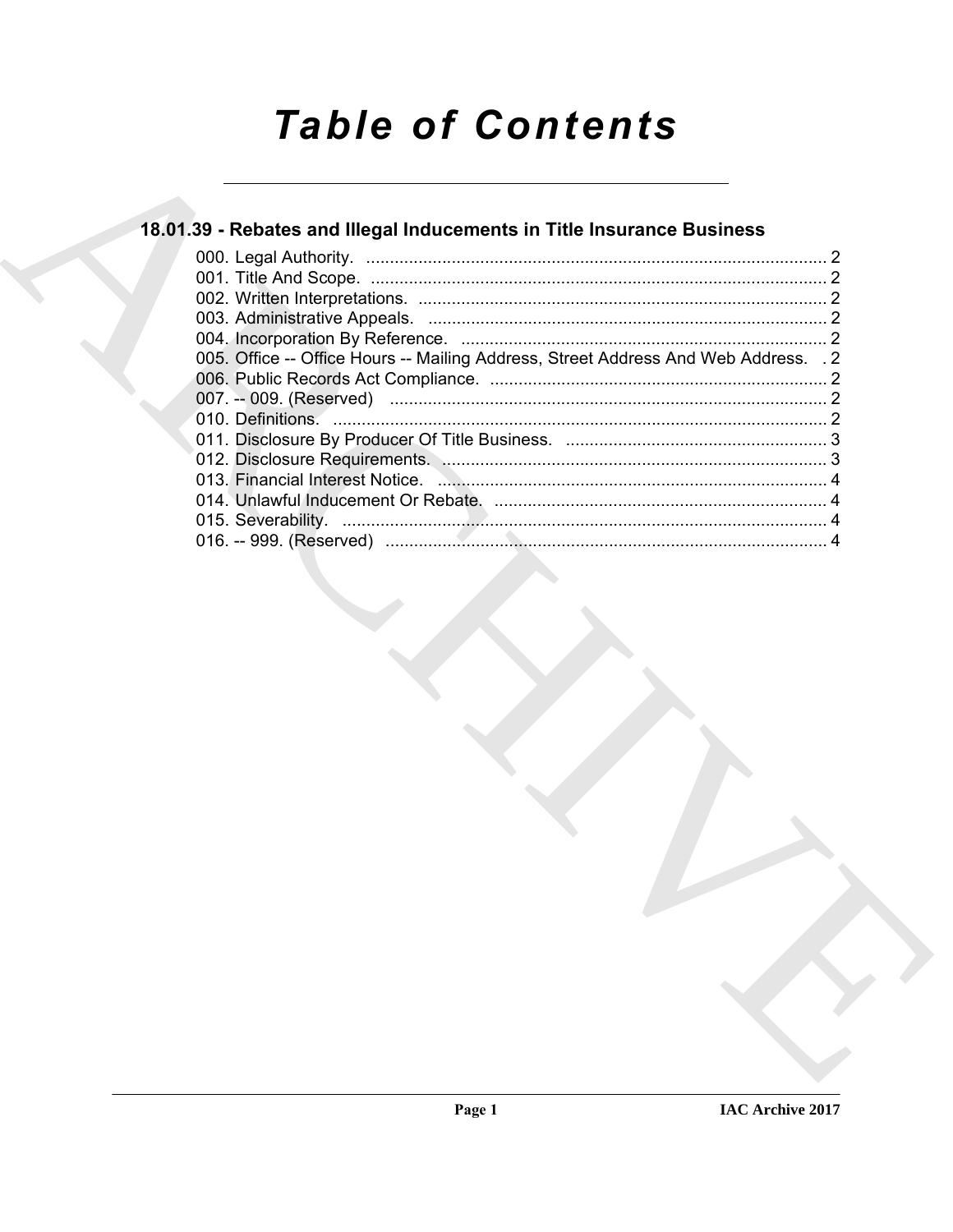### **IDAPA 18 TITLE 01 CHAPTER 39**

### <span id="page-1-0"></span>**18.01.39 - REBATES AND ILLEGAL INDUCEMENTS IN TITLE INSURANCE BUSINESS**

### <span id="page-1-1"></span>**000. LEGAL AUTHORITY.**

This Rule is promulgated pursuant to the general rule making authority in Idaho Code, Sections 41-211, to aid in the effectuation of Sections 41-1314 and 41-2708, Idaho Code. (5-8-09)

### <span id="page-1-2"></span>**001. TITLE AND SCOPE.**

**01. Title**. The Title of this chapter is IDAPA 18.01.39, "Rebates and Illegal Inducements in Title Insurance Business." (5-8-09)

**02.** Application of Rule. The provisions of this Rule shall apply to all title insurers and title insurance agents. This Rule does not limit the Director's authority to determine that other title insurance practices constitute violations of Idaho Code Sections 41-1314 and 41-2708. violations of Idaho Code Sections 41-1314 and 41-2708.

**CHAPTER 39**<br> **CHAPTER 39**<br> **CHARCHI[V](http://www.doi.idaho.gov)E COMMANDED INTERNATIONAL INTERNATIONAL INTERNATIONAL INTERNATIONAL INTERNATIONAL INTERNATIONAL INTERNATIONAL INTERNATIONAL INTERNATIONAL INTERNATIONAL INTERNATIONAL INTERNATIONAL INTE 03. Purpose**. The purpose of this Rule is to supplement the provisions of Chapter 13 and Chapter 27, Title 41, Idaho Code, which pertain to illegal rebates and inducements in the insurance business, and particularly in the title business; to ensure that the consumers of title industry products and services have access to a viable and competitive marketplace. (5-8-09) competitive marketplace.

### <span id="page-1-3"></span>**002. WRITTEN INTERPRETATIONS.**

In accordance with Section  $67-5201(19)(b)(1v)$ , Idaho Code, this agency may have written statements which pertain to the interpretation of the rules of the chapter, or to the documentation of compliance with the rules of this chapter. These documents will be available for public inspection and copying at cost in the main office and each regional or district office of this agency. district office of this agency.

### <span id="page-1-4"></span>**003. ADMINISTRATIVE APPEALS.**

There is no appeal to the Attorney General from application of this Rule. All such appeals must be instituted by written demand for a hearing before the Director of Insurance, Section 41-232, Idaho Code. Further appeal from the Director's decision can be taken to district court, pursuant to Sections 67-5270, Idaho Code. (5-8-09) Director's decision can be taken to district court, pursuant to Sections 67-5270, Idaho Code.

### <span id="page-1-5"></span>**INCORPORATION BY REFERENCE.**

No documents have been incorporated by reference into these rules. (5-8-09)

### <span id="page-1-6"></span>**005. OFFICE -- OFFICE HOURS -- MAILING ADDRESS, STREET ADDRESS AND WEB ADDRESS.**

**01. Office Hours**. The Department of Insurance is open from 8 a.m. to 5 p.m. except Saturday, Sunday and legal holidays. (5-8-09)

**02. Mailing Address**. The department's mailing address is: Idaho Department of Insurance, P.O. Box 83720, Boise, ID 83720-0043.

**03.** Street Address. The principal place of business is 700 West State Street, 3<sup>rd</sup> Floor, Boise, ID<br>(5-8-09) 83720-0043. (5-8-09)

**04. Web Site Address**. The department's website is http://www.doi.idaho.gov. (5-8-09)

### <span id="page-1-7"></span>**006. PUBLIC RECORDS ACT COMPLIANCE.**

Any records associated with these rules are subject to the provisions of the Idaho Public Records Act, Title 74, Chapter 1, Idaho Code. (5-8-09) Chapter 1, Idaho Code.

<span id="page-1-8"></span>**007. -- 009. (RESERVED)** 

### <span id="page-1-10"></span><span id="page-1-9"></span>**010. DEFINITIONS.**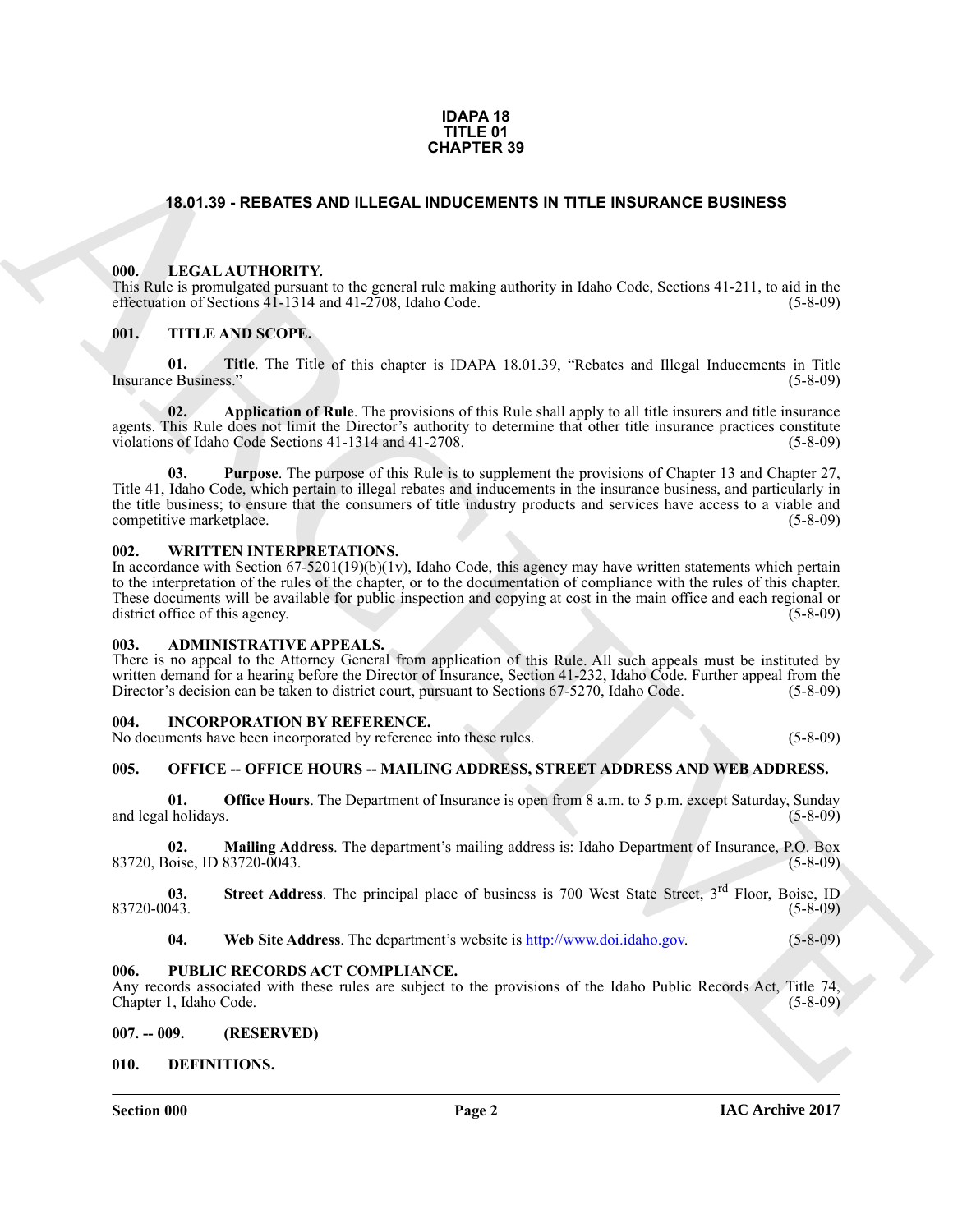All terms defined in Chapters 1, 13, and 27, Title 41 Idaho Code, which are used in this rule shall have the same meaning as used in those chapters. (5-8-09) meaning as used in those chapters.

<span id="page-2-2"></span>**01. Applicant**. Applicant is a party to a real estate transaction who may be the buyer, seller and/or a proposed or named insured on a title commitment, policy, guaranty or other title insurance product. (5-8-09)

<span id="page-2-3"></span>**02. Financial Interest**. Financial Interest means any interest that entitles the holder in any manner to Two and one-half percent (2.5%) or more of the profits or net worth of the title entity in which the interest is held.

(5-8-09)

**03.** Producer of Title Business. Producer of title business includes any person engaged in this state in business, occupation or profession of: (5-8-09) the trade, business, occupation or profession of:

<span id="page-2-4"></span>

| a. | Buying or selling interest in real property; or | $(5 - 8 - 09)$ |
|----|-------------------------------------------------|----------------|
|    | Making loans by interest in real property; and  | $(5 - 8 - 09)$ |

**c.** Shall include but not be limited to real estate agents, real estate brokers, mortgage brokers, lending or financial institutions, builders, attorneys, developers, subdividers, auctioneers engaged in the sale of real property, consumers, and the employees, agents, representatives, or solicitors of any of the foregoing; and (5-8-09)

**d.** Shall include any legal entity whose ownership is, directly or indirectly, comprised fifty-one 51% or more by entities or individuals described in Paragraph 010.03.c. of this rule. (5-8-09) percent (51%) or more by entities or individuals described in Paragraph 010.03.c. of this rule.

<span id="page-2-5"></span>**04. Thing(s) of Value**. Thing(s) of value means anything that has a monetary value and includes, but is not limited to, tangible objects, services, use of facilities, monetary advances, extension of lines of credit, creation of compensating balances, uncollected cancellation fees for issuance of title commitments, and all other forms of consideration. (5-8-09) consideration.

<span id="page-2-6"></span>**05.** Title Entity. Title entity includes both title insurance agents and title insurers along with their es. agents or representatives. (5-8-09) employees, agents, or representatives.

### <span id="page-2-7"></span><span id="page-2-0"></span>**011. DISCLOSURE BY PRODUCER OF TITLE BUSINESS.**

**Experimental of This control is a state of the state of the state of the state of the state of the state of the state of the state of the state of the state of the state of the state of the state of the state of the stat** No title entity may accept any order for; issue a title commitment, guarantee, title insurance policy for; or provide services, including but not limited to escrow closing and foreclosure services, to; an applicant if it knows or has reason to believe that the applicant was referred by a producer of title business, where the producer of title business has a financial interest in the title entity to which the business is referred unless the producer of title business has disclosed to the applicant the financial interest of the producer of title business. The disclosure must be made in writing and contain the items required in Section 012 of this rule. (5-8-09) writing and contain the items required in Section 012 of this rule.

### <span id="page-2-8"></span><span id="page-2-1"></span>**012. DISCLOSURE REQUIREMENTS.**

<span id="page-2-10"></span>**01. Disclosure Required By Section 011**. Shall be provided to the applicant at the time the sell and/or purchase contract is entered into. A signed copy of the disclosure shall be maintained by the producer of title business and provided to the title entity prior to or simultaneously with, the placing or the order for a title insurance commitment or guarantee or escrow closing services. The title entity shall maintain a copy of said disclosure for a minimum period of five  $(5)$  years.

<span id="page-2-9"></span>**02. Disclosure**. Disclosure shall contain a heading, in bold face, all caps, type font 14 or higher that states: "NOTICE OF FINANCIAL INTEREST IN TITLE ENTITY BY PRODUCER OF TITLE BUSINESS."

 $(5-8-09)$ 

<span id="page-2-11"></span>**03. Statement**. Disclosure shall contain the following statement in type 12 font or higher: "We call this interest to your attention for disclosure purposes. (Provide name of Producer of Title Business) has a financial interest in this title entity (provide title entity name). This financial interest may result in a conflict of interest in our representation of you. Accordingly, you are free to choose any other title entity which is licensed by the Idaho Department of Insurance in the county in which the property is located. A list of title insurers and title agents licensed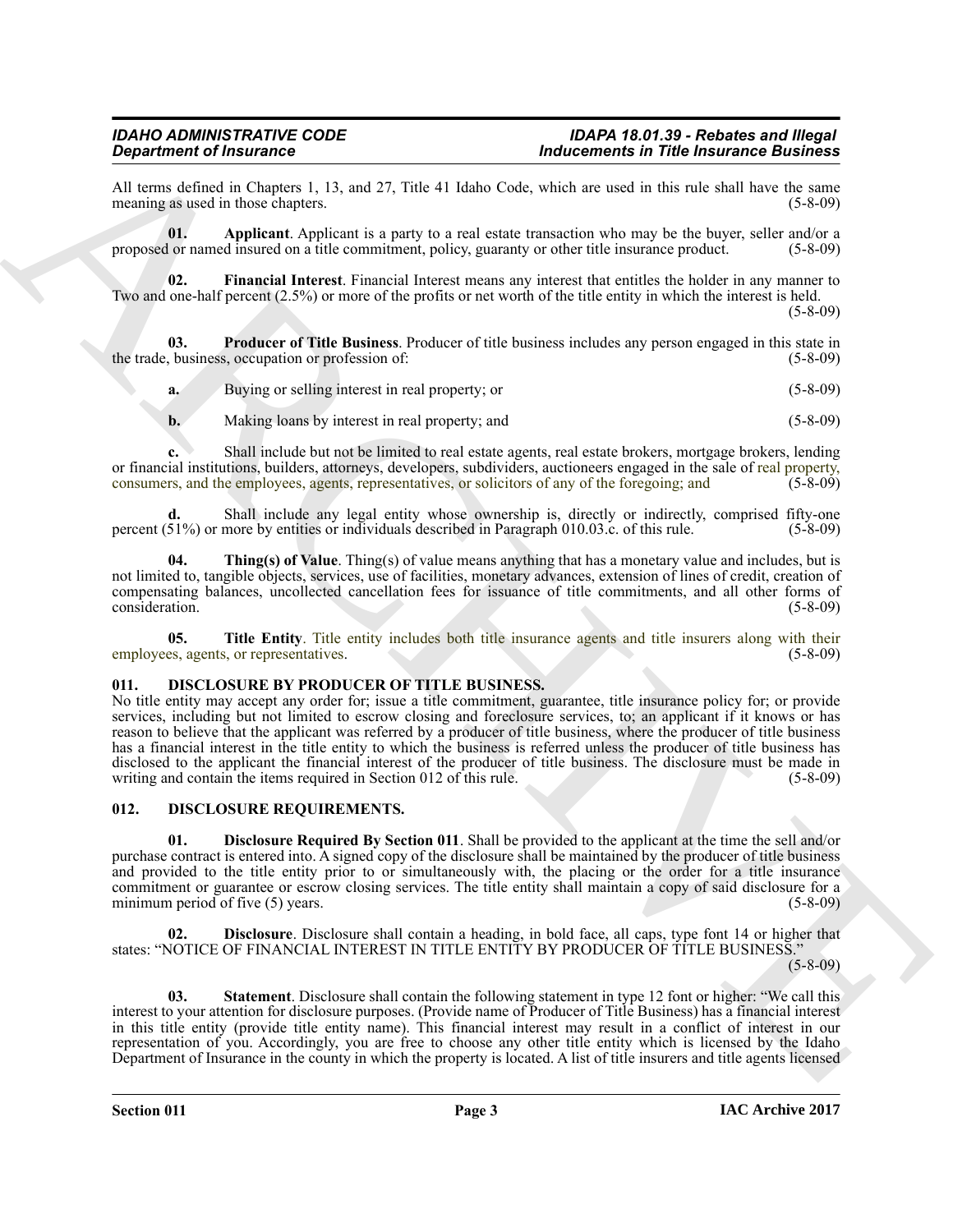in the county in which the property is located may be found by contacting the Idaho Department of Insurance." (5-8-09)

<span id="page-3-4"></span>**04. Chooses to Have Transaction Served**. Disclosure shall contain a statement that the Applicant has read the aforementioned disclosure and chooses to have their transaction served by the Title Entity referred by the Producer of Title Business. (5-8-09)

**05.** Signature. Disclosure shall contain the signature of the applicant along with the date the signature mplished. (5-8-09) was accomplished.

<span id="page-3-9"></span><span id="page-3-7"></span><span id="page-3-6"></span><span id="page-3-5"></span>**06.** Other information the Director of the Department of Insurance may require. (5-8-09)

### <span id="page-3-0"></span>**013. FINANCIAL INTEREST NOTICE.**

**01.** Names and Addresses of All Producers. A title entity shall notify the Director of the Department of Insurance the names and addresses of all producers of title business that have a financial interest in the title entity, including the financial interest held by the producer of title business and the date the financial interest was acquired.  $(5-8-09)$ 

<span id="page-3-8"></span>**02. Financial Interest Notice**. The title entity will provide the financial interest notice to the Director of the Department of Insurance prior to the granting of a title agent license and upon request for renewal of a title agent license.

### <span id="page-3-10"></span><span id="page-3-1"></span>**014. UNLAWFUL INDUCEMENT OR REBATE.**

<span id="page-3-12"></span>**01.** Title Entity or Any Person Shall Not Except. Except as provided in Subsection 014.02 of this lee ntity or any person shall not except as otherwise authorized in Title 41, Idaho Code: (5-8-09) rule, a title entity or any person shall not except as otherwise authorized in Title 41, Idaho Code:

Give or accept a fee, or other thing of value pursuant to an agreement or understanding, express or insurance business or escrow closing services will be referred to a title entity; or  $(5-8-09)$ implied, that title insurance business or escrow closing services will be referred to a title entity; or

<span id="page-3-11"></span>**b.** Give or accept a portion, split or percentage of a charge made or received for title insurance in connection with a transaction involving real property in this state. (5-8-09) business in connection with a transaction involving real property in this state.

**Expansion of Financine Contribution** is the European of The Linear Control in the European of The Linear Stephen and the United Stephen and the United Stephen and the United Stephen and the United Stephen and the United **02. A Presumption of Unlawful Inducement or Rebate**. Arises if a producer of title business or any other person receives a thing of value from a title entity without the payment or exchange to the title entity of consideration with a similar fair market value. A title entity may pay a return on an investment, based on a percentage of a financial interest in that title entity if all the requirements of this rule are met.

### <span id="page-3-2"></span>**015. SEVERABILITY.**

If any provision of this Rule is for any reason held to be invalid, the remainder of the Rule shall not be affected  $t$ hereby.  $(5-8-09)$ 

<span id="page-3-3"></span>**016. -- 999. (RESERVED)**